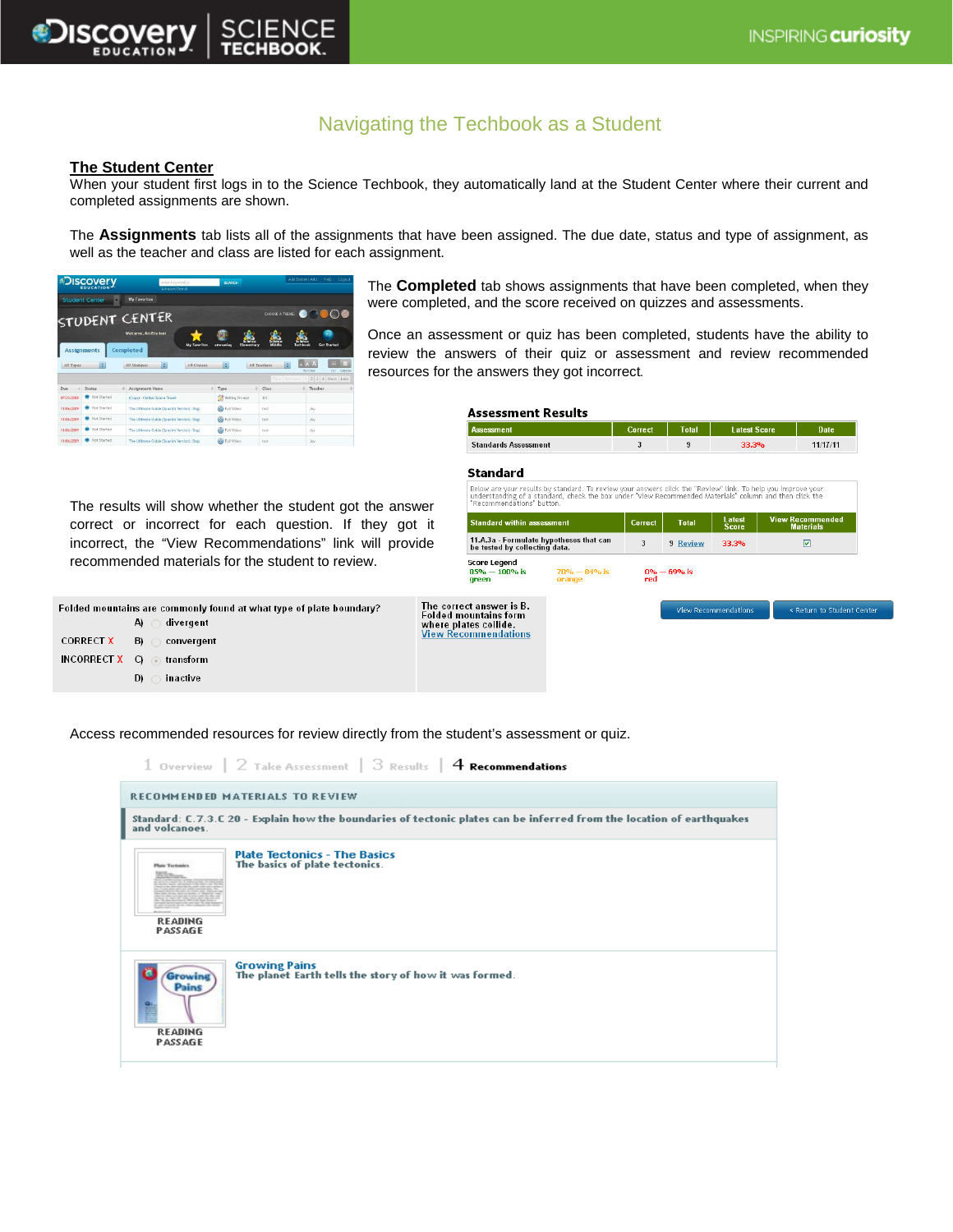



# **The Techbook Section**

If a student clicks on the "Science Techbook" tab in the dropdown menu bar at the top of the student center, it takes them to the course overview page. It displays the units of study their state requires teachers to cover for their grade throughout the school year.

### **Concept-View of Science Content**

Students can quickly navigate between the different units and click on a specific concept to locate the content. They also have the option to expand and collapse all unites using the expand all and collapse all buttons.



Once the student clicks on a specific concept, it will take them to the 5E view of science content for that concept. (For more information about the 5E Inquiry Model, check out the Techbook Glossary Terms page)

Students can navigate throughout the 5E tabs (Engage, Explore, Explain, Elaborate, and Evaluate) to find content related to the 5E model on specific standards they are learning. The orange menu bar on the right lists the specific standards for that concept, a getting to know reading guide with information and common misconceptions about a concept, essential questions, and the interactive glossary.

*\*\*To use the resources listed in each tab, click on the View Video Segment (or other resource type listed). (For more information on the different types of resources check out the Techbook Glossary Terms page. For more information on how to play a video, virtual lab, exploration, etc., check out the How to Techbook Guide.)*